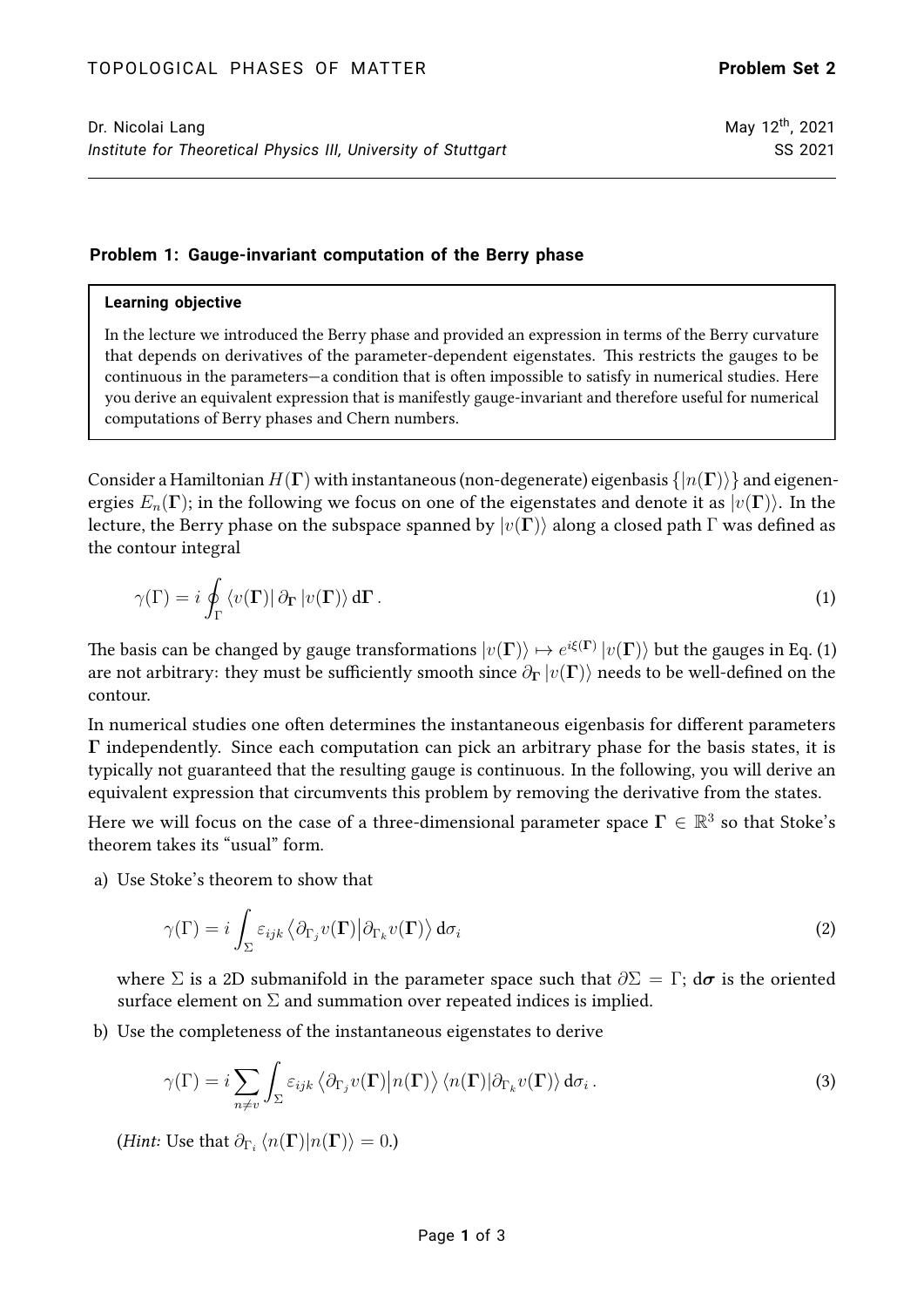c) Now show that

$$
\langle n(\mathbf{\Gamma})|\partial_{\Gamma_k}v(\mathbf{\Gamma})\rangle = \frac{\langle n(\mathbf{\Gamma})| \left[\partial_{\Gamma_k}H(\mathbf{\Gamma})\right]|v(\mathbf{\Gamma})\rangle}{E_v(\mathbf{\Gamma}) - E_n(\mathbf{\Gamma})}
$$
(4)

to derive the final expression

$$
\gamma(\Gamma) = i \sum_{n \neq v} \int_{\Sigma} \frac{\langle v(\mathbf{\Gamma}) | \left[ \partial_{\mathbf{\Gamma}} H(\mathbf{\Gamma}) \right] | n(\mathbf{\Gamma}) \rangle \times \langle n(\mathbf{\Gamma}) | \left[ \partial_{\mathbf{\Gamma}} H(\mathbf{\Gamma}) \right] | v(\mathbf{\Gamma}) \rangle}{\left( E_{v}(\mathbf{\Gamma}) - E_{n}(\mathbf{\Gamma}) \right)^{2}} d\sigma.
$$
 (5)

Note that the choice of a continuous gauge is no longer a requirement to evaluate this expression as it is manifestly gauge invariant. However, there is an ambiguity in choosing  $\Sigma$  for a given path  $\Gamma$  if the gap closes at some point(s) in parameter space because  $\Sigma$  must not cross these points (denominator!); the choice of  $\Sigma$  then determines the outcome of the integral.

### **Problem 2: Spin in a magnetic field revisited**

#### **Learning objective**

In a previous problem you studied the Berry phase that is collected by a spin- $\frac{1}{2}$  that adiabatically follows a varying magnetic field. Here you will redo this calculation using the gauge-invariant method derived in Problem 1 for arbitrary spins  $S$ . You will find that integer and half-integer spins behave differently.

Consider a single spin  $S \in \{0, \frac{1}{2}\}$  $\frac{1}{2}$ , 1,  $\frac{3}{2}$  $\frac{3}{2}, \dots \}$  in the magnetic field  $\boldsymbol{B}$  described by the spin operator  $\boldsymbol{S}$ and the Hamiltonian

<span id="page-1-0"></span>
$$
H(\mathbf{B}) = \mathbf{B} \cdot \mathbf{S} \tag{6}
$$

where again  $B$  plays the role of slowly varying parameters.

a) Derive the instantaneous (formal) eigenstates and eigenenergies of Eq. [\(6\)](#page-1-0).

How does  $B = |B|$  affect potential degeneracies?

b) Fix one of the non-degenerate manifolds of eigenstates, say  $\ket{m^*(\bm{B})}$  with  $m^*\in\{-S,-S+S\}$  $1, \ldots, S-1, S$ , and consider a closed loop  $\Gamma : t \mapsto B$  in the parameter space of magnetic fields that does not touch the origin,  $\mathbf{B}(t) \neq \mathbf{0}$  for all  $t \in [0, T]$ .

Show that the Berry phase can be computed as

<span id="page-1-1"></span>
$$
\gamma(\Gamma) = i \sum_{m \neq m^*} \int_{\Sigma} \frac{\langle m^*(\mathbf{B}) | \mathbf{S} | m(\mathbf{B}) \rangle \times \langle m(\mathbf{B}) | \mathbf{S} | m^*(\mathbf{B}) \rangle}{B^2 (m^* - m)^2} d\sigma.
$$
 (7)

(Hint: Use the results of Problem 1.)

c) Use the eigenbasis for  $B = Be_z$  to evaluate Eq. [\(7\)](#page-1-1) and show that

$$
\gamma(\Gamma) = -\int_{\Sigma} \frac{m^*}{B^3} \mathbf{B} \cdot d\sigma = -m^* \Omega_{\Sigma}
$$
 (8)

with the solid angle  $\Omega_{\Sigma}$  defined by the projection of  $\Sigma$  onto the unit sphere.

*(Hint:* Use  $S^{\pm} = S_x \pm i S_y$  and that  $\boldsymbol{S}$  is a vector operator.)

d) Let Γ trace out a great circle and compare the Berry phase collected by half-integer and integer spins when adiabatically rotated once around an arbitrary axis orthogonal to their quantization axis.